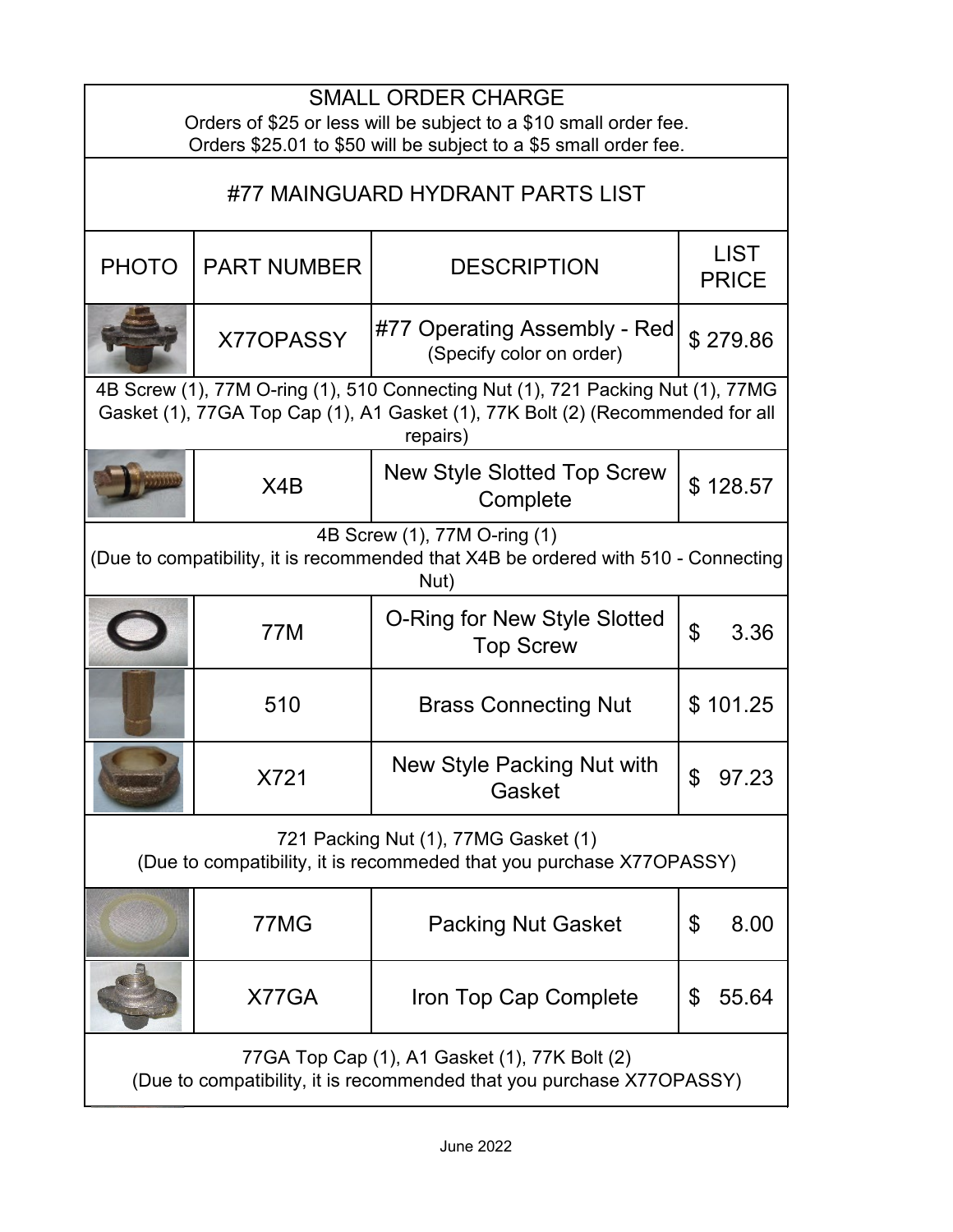|                                                            | A <sub>1</sub> | <b>Top Cap Gasket</b>                                                                           | \$<br>5.69  |
|------------------------------------------------------------|----------------|-------------------------------------------------------------------------------------------------|-------------|
|                                                            | 77K            | <b>Top Cap Bolts</b><br>(requires 2 per cap)                                                    | 3.11<br>\$  |
|                                                            | 77F            | <b>Iron Neck</b>                                                                                | \$<br>22.09 |
|                                                            | 77H            | <b>Locking Cover</b><br>(Red for #77 - Specify color on<br>order)                               | 41.97<br>\$ |
|                                                            | X77R           | Riser for #77                                                                                   | \$190.00    |
|                                                            |                | 77E Nozzle (1), 2P Pipe (1 foot), 592-C Side Cap (1), A16 Gasket (2), 595 Chain<br>Assembly (1) |             |
|                                                            | 77E            | Brass Nozzle for #77                                                                            | \$125.83    |
|                                                            | <b>X592C</b>   | <b>Nozzle Cap Complete</b><br>2 1/2" NST                                                        | \$<br>93.77 |
| 592-C Side Cap (1), A16 Gasket (2), 595 Chain Assembly (1) |                |                                                                                                 |             |
|                                                            | A16            | <b>Nozzle Cap Gasket</b><br>(requires 2 per cap)                                                | ሮ<br>8.84   |
|                                                            | 77A            | <b>Traffic Breakaway Coupling</b><br>(Red - Specify color on order)                             | \$<br>27.44 |
|                                                            | 2P             | <b>Stand Pipe</b><br>(price per foot)<br>(measure exactly end to end)                           | \$<br>40.00 |
|                                                            | 3/4GAL         | <b>Operating Rod</b><br>(price per foot)<br>(measure exactly end to end)                        | \$<br>22.67 |
|                                                            | X77L           | <b>Plunger Complete</b>                                                                         | \$108.41    |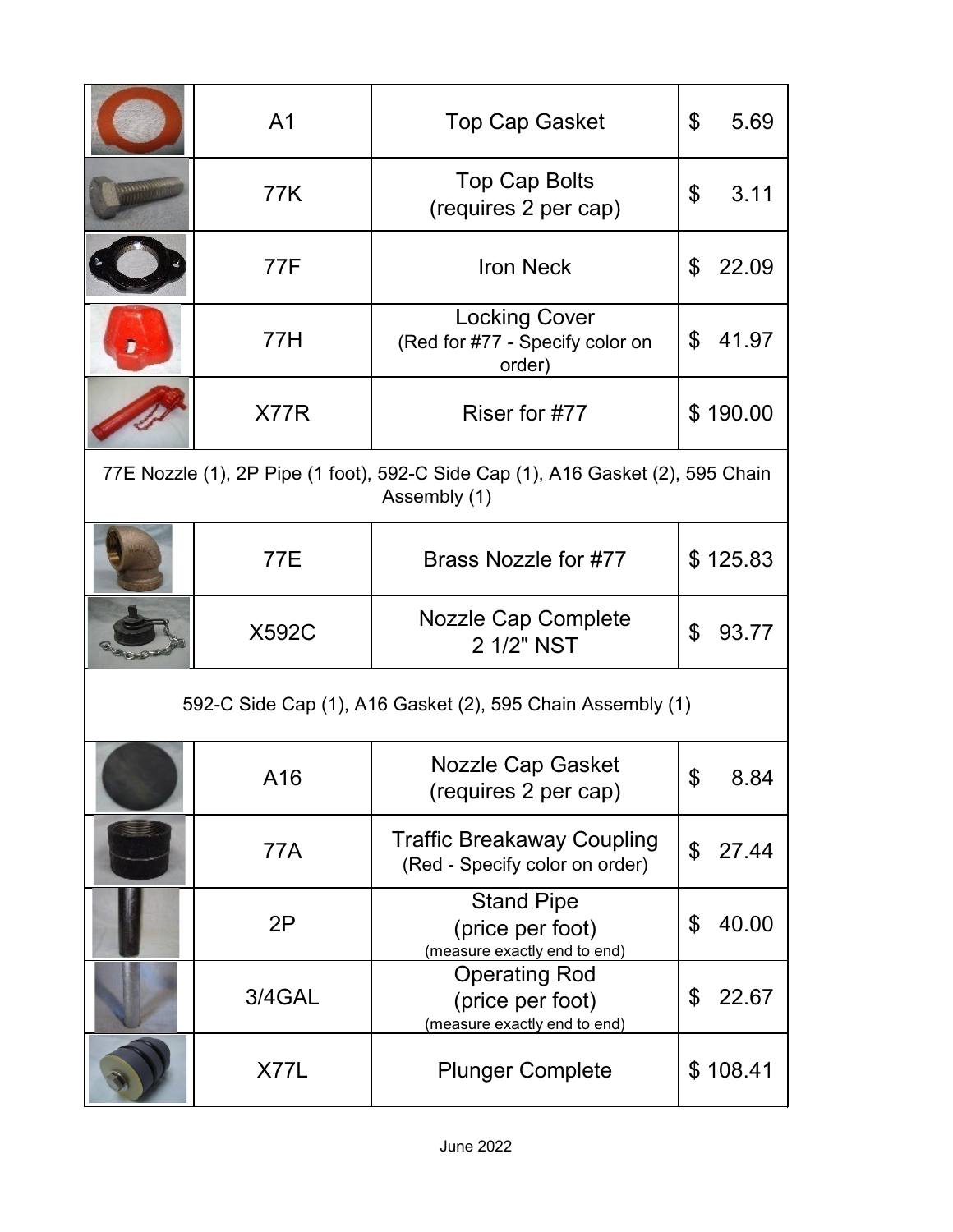|              |                    | 77L Plunger (1), 77D O-ring (2), 77I Seat Washer (1), 77W Washer (1), 77C Bolt (1)                   |                             |
|--------------|--------------------|------------------------------------------------------------------------------------------------------|-----------------------------|
|              | X77RK              | <b>Repair Kit</b>                                                                                    | \$<br>30.83                 |
|              |                    | 77D O-ring (2), 77I Seat Washer (1), 77W Washer (1)                                                  |                             |
|              | 77D                | <b>Plunger O-Rings</b><br>(requires 2 per plunger)                                                   | \$<br>14.29                 |
|              | 771                | <b>Seat Washer</b>                                                                                   | 6.49<br>\$                  |
|              | 77J                | <b>Brass Valve</b><br>2" Vertical                                                                    | \$328.37                    |
|              |                    | #77 MAINGUARD HYDRANT OPTIONS PARTS LIST                                                             |                             |
| <b>PHOTO</b> | <b>PART NUMBER</b> | <b>DESCRIPTION</b>                                                                                   | <b>LIST</b><br><b>PRICE</b> |
|              | 79V                | <b>Brass Valve</b><br>2" Horizontal                                                                  | \$428.92                    |
|              | 79W-IRON           | <b>Iron Valve</b><br>2" MJ 90 Degree                                                                 | \$142.38                    |
|              | X707               | 2" MJ Brass Adapter                                                                                  | \$340.00                    |
|              |                    | 707 2" Brass MJ Adapter (1), 2MJG Gland (1), 2TG 2" Transition Gasket, CORTEN<br>MJ Bolt and Nut (2) |                             |
|              | 77CL               | Iron Clamp                                                                                           | \$<br>13.89                 |
|              | 77P                | <b>Bolt for Clamp</b>                                                                                | \$<br>2.50                  |

┑

Ţ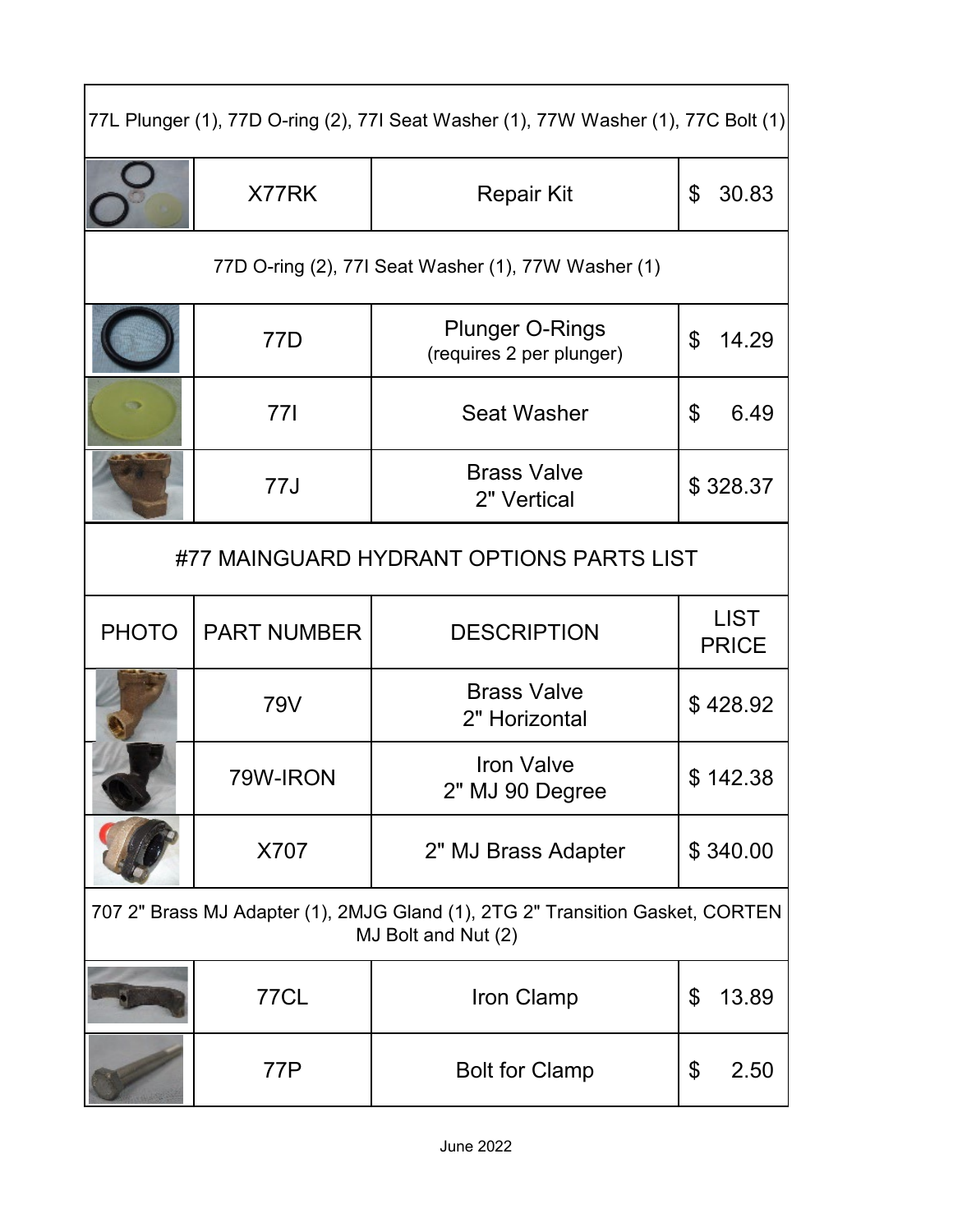|                                                                                                                                   | 77Q                                                                                                                                        | Nut for Clamp                                                                                      | \$<br>1.33                  |
|-----------------------------------------------------------------------------------------------------------------------------------|--------------------------------------------------------------------------------------------------------------------------------------------|----------------------------------------------------------------------------------------------------|-----------------------------|
|                                                                                                                                   | $X77EXT-##$<br>(Part number X77EXT-6<br>for 6" extension,<br>X77EXT-12 for 12"<br>extension, X77EXT-18<br>for 18" extension, and so<br>on) | Hydrant extension -<br>Price for first 6"                                                          | \$<br>92.40                 |
|                                                                                                                                   |                                                                                                                                            | Price for each additional 6"<br>(Specify Red on order)                                             | \$<br>32.00                 |
| 2P Exterior Pipes, 3/4GAL Operating Rod, 3/4C Coupling (1), 77A Coupling (1), 77F<br>Neck (2), 629A-B-SS Bolt (2), 857 Gasket (1) |                                                                                                                                            |                                                                                                    |                             |
|                                                                                                                                   | 85LHW                                                                                                                                      | Long Handle Wrench                                                                                 | \$125.00                    |
|                                                                                                                                   |                                                                                                                                            | ADDITIONAL NOZZLE OPTION REPAIR PARTS CAN BE FOUND ON THE<br><b>TRUFLO #TF200 PARTS PRICE LIST</b> |                             |
|                                                                                                                                   |                                                                                                                                            | #77 MAINGUARD HYDRANT OLD STYLE PARTS LIST                                                         |                             |
| <b>PHOTO</b>                                                                                                                      | <b>PART NUMBER</b>                                                                                                                         | <b>DESCRIPTION</b>                                                                                 | <b>LIST</b><br><b>PRICE</b> |
|                                                                                                                                   | X4A                                                                                                                                        | <b>Old Style Slotted Top Screw</b><br>Complete                                                     | \$128.63                    |
| 4A Screw (1), 77M O-ring (1)<br>NOTE: USED APRIL 1995 TO JANUARY 2012                                                             |                                                                                                                                            |                                                                                                    |                             |
|                                                                                                                                   | X621                                                                                                                                       | <b>Brass Packing Nut Complete</b>                                                                  | \$<br>94.86                 |
| 621 Packing Nut (1), 77MG Gasket (1)<br>NOTE: USED APRIL 1995 TO JANUARY 2012                                                     |                                                                                                                                            |                                                                                                    |                             |
|                                                                                                                                   | X4-77                                                                                                                                      | Old Style Square Top Screw<br>Complete                                                             | \$134.02                    |
| 4-77 Screw (1), 77N O-ring (1)<br>NOTE: USED BEFORE APRIL 1995                                                                    |                                                                                                                                            |                                                                                                    |                             |